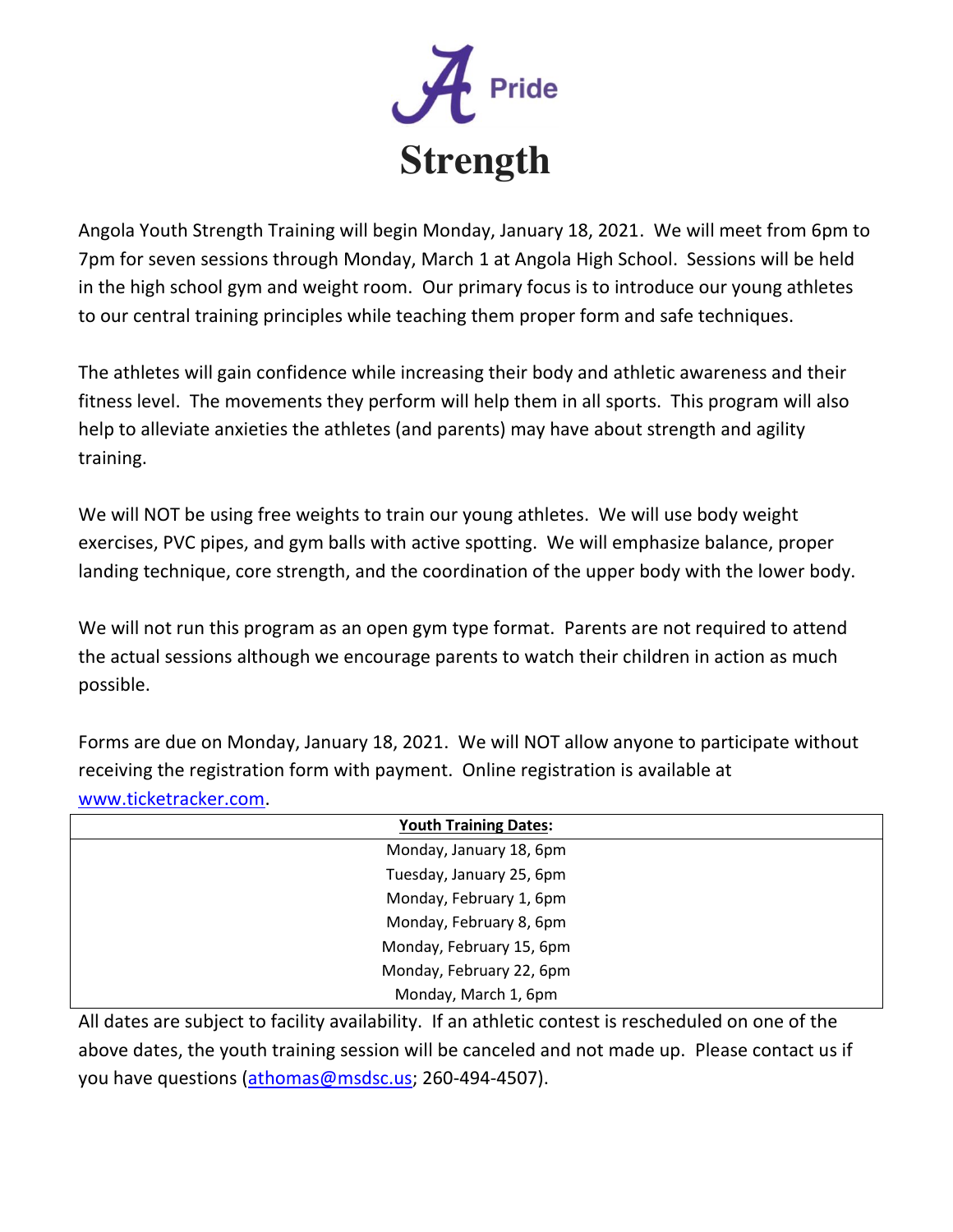

## **ANGOLA YOUTH STRENGTH & AGILITY TRAINING 2021**

| <b>Parents Name:</b>                                                      |
|---------------------------------------------------------------------------|
|                                                                           |
| Grade: 3 4 5 6                                                            |
|                                                                           |
|                                                                           |
| <b>Emergency Phone:</b>                                                   |
|                                                                           |
|                                                                           |
| <b>ALLERGIES:</b>                                                         |
| Yes No If Yes, please explain:                                            |
|                                                                           |
| Make check payable to: Angola HS Athletics                                |
| Please return to: Angola HS, Attn. Andy Thomas<br>350 S. John McBride Ave |
| <b>Angola, IN 46703</b>                                                   |
|                                                                           |

I hereby authorize the directors of the ANGOLA HORNET YOUTH STRENGTH TRAINING to act for me according to their best judgment in any emergency requiring medical attention, and hereby waive and release the MSD STUEBEN CO. SCHOOLS, AND ANGOLA STAFF from any and all liability for any injuries and illness incurred while at camp. I will be responsible for any medial charges or any other charges incurred in connection with my child's attendance at the camp.

Athlete is covered by:

 . (Name of insurance company)

I, ,hereby agree the above information is accurate and current.

(Print Name)

Signature: Date: .